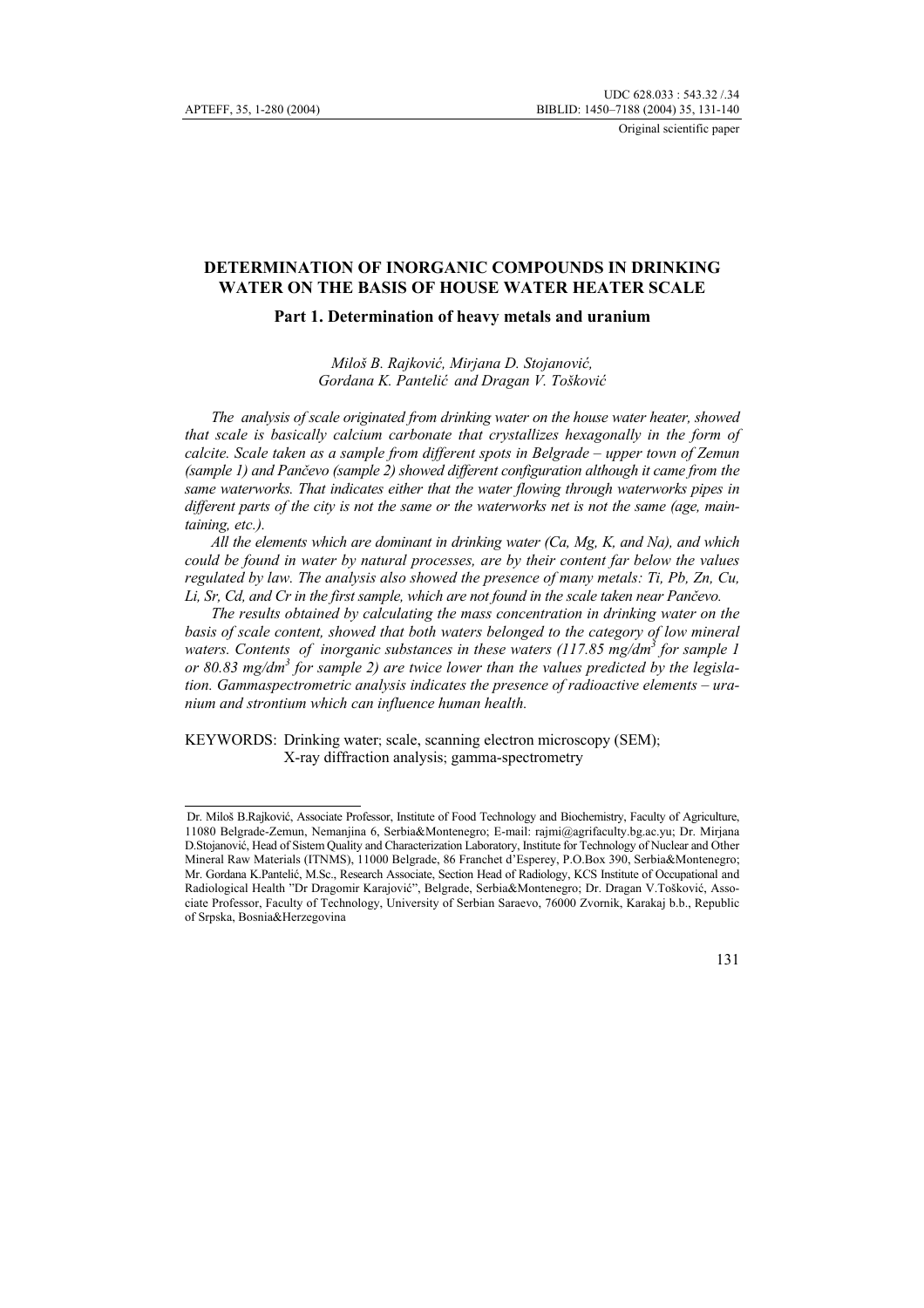### INTRODUCTION

The hygienically correct drinking water is the basic postulate for good health, because it is necessary for living and personal and global hygiene. World Health Organization (WHO) ranks the quality of drinking water in twelve basic indicators of health conditions of a country's population, which confirms its important role in health protection and improvement.



The importance of drinking water is basically in its physiological role in the organism, e.g. in maintaining metabolic processes. Drinking water is of epidemiological and toxicological importance because bacteria, viruses and parasites may develop if drinking water contains contaminants in concentrations higher than allowed.

The water used for drinking, food preparation and for personal and global hygiene, must satisfy the basic health and hygiene require-

ments: sufficient quantities of safe water, i.e. the water that must not contain toxic and carcinoganic substances as well as pathogenic microorganisms. Drinking water must be without colour, smell and any energetic content. However, each water has its own organoleptic attribute or, as people say, it is drinkable or undrinkable (1).

Physical attributes of drinking water are: temperature, colour, turbidity, odour, conductivity, and so on.

The subject of the analysis in this paper is the scale originating from a house water heater and being a consequence of the sedimentation of inorganic non-volatile substances that are present in the water. As the content of scale is mainly due to the presence of inorganic compounds in water (2), the aim of this paper was to establish in an indirect way, the precise content of scale, and identify inorganic compounds and elements, especially heavy metals, which exist in drinking water. The part of inorganic compounds and elements is compared with maximum allowed concentrations (MAC) of these substances in water, given by the legislation (3,11).

#### EXPERIMENTAL

Two samples of scale formed by precipitation on water heater surface during a time period of 6 months have been used for this investigation. The scale originated from water present in the water-supply system of the city of Belgrade - Upper Town of Zemun (sample 1) and town of Pančevo-Krnjača (sample 2). Content of total solids, which actually represents the scale, was determined by heating  $1.0 \text{ dm}^3$  of drinking water to boiling and evaporating to obtain dry residue (4,5).

X-ray diffraction analysis was performed on previously ground scale, and the fraction of fine powder  $(6.3-2 \mu m)$  has been investigated. X-ray analysis was performed on a diffractometer Phillips PW 1009 with CuK $\alpha$  rays  $\lambda = 1.54178$ , under the operating conditions of the tube U = 36 kV, I = 18 mA, with goniometer velocity  $Vg = 1^{\circ}2\theta/\text{min}$  and the conditions  $R/C = 8/2$  (6).

Scale was also analysed by scanning electron microscopy SEM, using a JSM-840A, JEOL, Tokyo, Japan, with the possibility of englarment by 180.000 times and the resolution of 10 nm (7,8).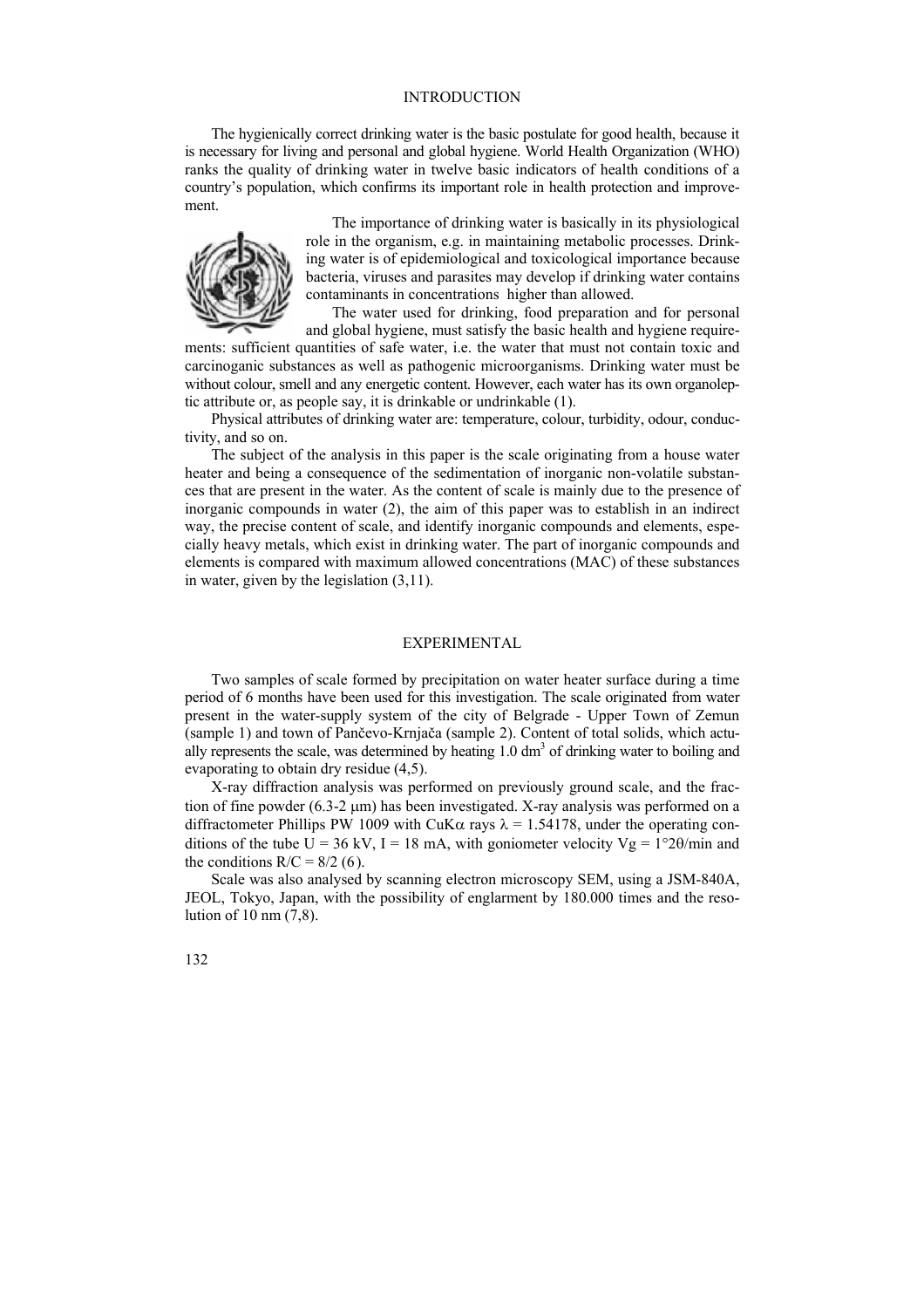

**Fig. 1**. Sampling spots

Composition of the scale was determined on an AAS Perkin Elmer 703 atomic absorption spectrophotometer, according to the methods DM 10–0/4, 0/6, 0/7, 0/8, 0/9, 0/10, 0/11, 0/12, 0/13 and 0/17 (9).

Quantitative content of uranium was assayed by fluorometric method based on linear dependence of the fluorescence intensity of the uranium solutions on their concentration. Linear dependence exists in very large range of low concentrations (to the power of four). Reduction of the fluorescence intensity is brought to the least possible amount by the technique of "standard addition" after the extraction of uranium with the synergistic mixture TOPO (three-n-octal fosphine oxide) ethyl acetate. Fluorescence intensity is determined by Fluorimeter 26-000 Jarrel Ash Division (Fisher Scientific Company, Waltham, 1978).

Low phonon measurements were carried out using CANBERRA Hp Ge coaxial detector with relative efficiency of 14%, FWHM of 1.7 keV, placed in vertical cryostat and protected with 2 cm of iron and 15 cm of lead. Total measured speed of phonon counting in the energy range of 20-2880 keV was 0.9 pulse/s. The spectrometer was connected to a CANBERRA 8k ADC "MCA 35<sup>+</sup>" multichannel analyser which was connected to a HP Vectra ES/12 computer. Treatment of gamma spectra was performed using "Micro SAMPO" program. Time for sample measurements was about 160 ks, while measurements of phonon spectra were significantly longer and were carried out regularly between sample measurements.

Radiochemical method of separation of  $90Sr$  is based on oxalate displacing calcium from strontium, calcinated to the oxide and using tin as collector for  $^{90}Y$ . The balance is established after 18 days, whereby  $^{90}Y$  was removed by collector Al(OH)<sub>3</sub>, which was then ignited to obtain oxide that was measured on the  $\alpha-\beta$  anticoincident counter (10).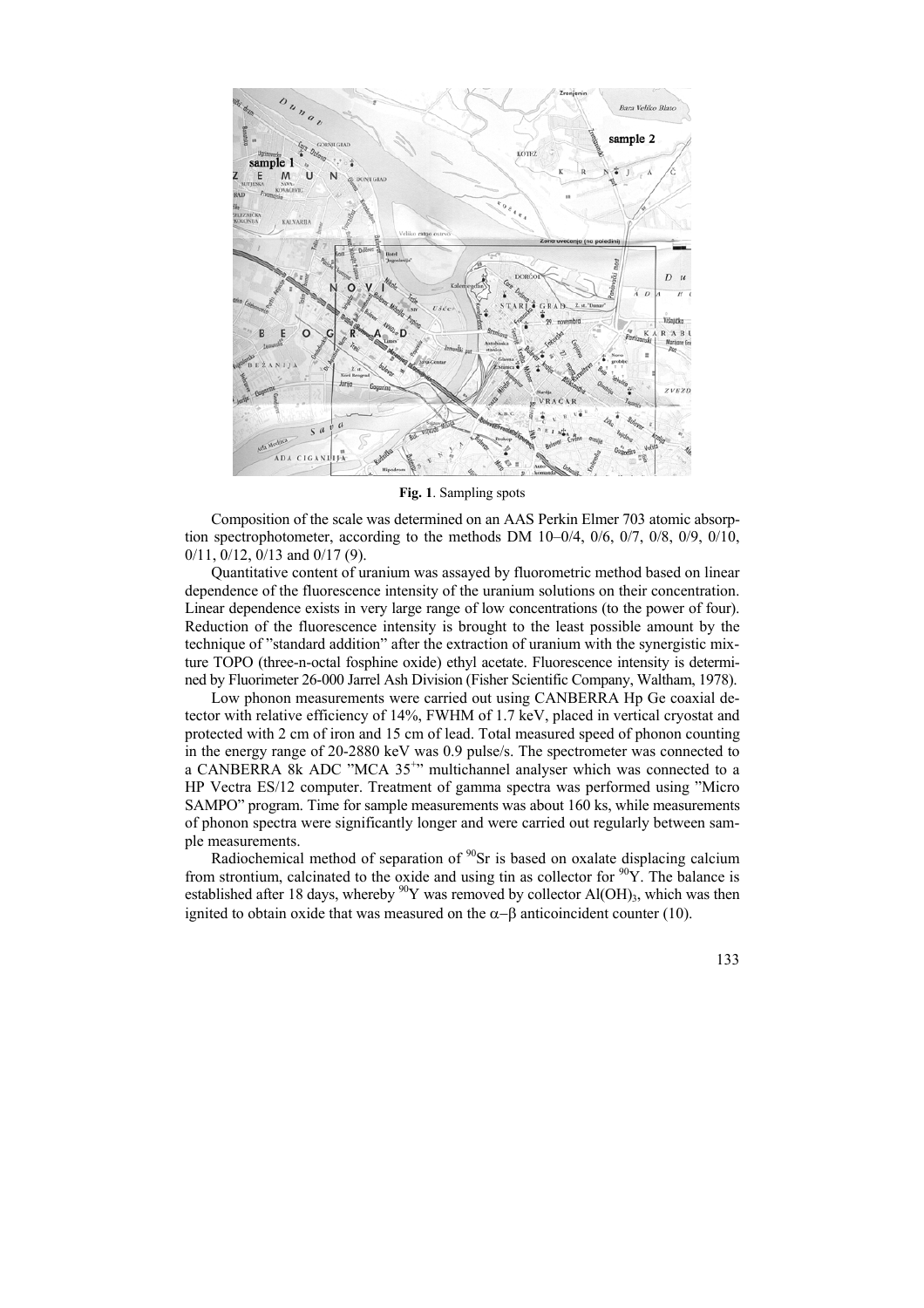## RESULTS AND DISCUSSION

The results of the analysis of scale samples are given in Table 1. Chemical substances found in scale and their calculated concentrations in water compared with concentrations of these substances in Instruction of EU and WHO.

| Chemical<br>substance                              | <b>Found in scale</b><br>(in wt.%) in<br>sample |                          | <b>Calculated mass</b><br>concentration<br>drinking water<br>$(mg/dm^3)$ in sample |                          | <b>Maximum of allowed</b><br>concentrations in drinking<br>water $(mg/dm^3)$ |                          |                          |
|----------------------------------------------------|-------------------------------------------------|--------------------------|------------------------------------------------------------------------------------|--------------------------|------------------------------------------------------------------------------|--------------------------|--------------------------|
|                                                    | $\mathbf{1}$                                    | $\overline{2}$           | 1                                                                                  | $\mathbf{2}$             | S&M                                                                          | EU                       | <b>WHO</b>               |
| Calcium, as CaO                                    | 50.25                                           | 48.85                    | 107.50                                                                             | 69.83                    | 100                                                                          | $\equiv$                 |                          |
| Magnesium,<br>as MgO                               | 4.71                                            | 4.24                     | 8.50                                                                               | 5.15                     | 30                                                                           |                          |                          |
| Sodium, as Na <sub>2</sub> O                       | 0.081                                           | 0.034                    | 0.18                                                                               | 0.05                     | 20.0                                                                         | $\qquad \qquad -$        | $\overline{\phantom{0}}$ |
| Potassium,<br>as $K_2O$                            | 0.024                                           | 0.012                    | 0.06                                                                               | 0.02                     | 10.0                                                                         |                          |                          |
| Iron, as $Fe2O3$                                   | 0.26                                            | 4.02                     | 0.54                                                                               | 5.62                     | 0.05                                                                         | $\overline{a}$           | $\overline{a}$           |
| Manganese,<br>as MnO                               | 0.024                                           | 0.031                    | 0.06                                                                               | 0.05                     | 0.02                                                                         | $\overline{\phantom{0}}$ | $0.5^{\rm P}$            |
| Silicon <sup>1</sup> , as $SiO2$                   | 0.24                                            | 0.10                     | 0.34                                                                               | 0.09                     |                                                                              | $\overline{\phantom{0}}$ | $\overline{\phantom{0}}$ |
| Aluminium,<br>as $Al2O3$                           | 0.009                                           | ${}_{0.02}$              | 0.01                                                                               | ${}< 0.02$               | 0.05                                                                         | $\overline{\phantom{0}}$ | $\overline{\phantom{0}}$ |
| Titanium,<br>as $TiO2$                             | ${}< 0.02$                                      |                          | 0.04                                                                               |                          |                                                                              |                          |                          |
| Lead, as Pb                                        | 0.021                                           | $\overline{\phantom{0}}$ | 0.06                                                                               | $\overline{\phantom{0}}$ | 0.05                                                                         | 0.01                     | $0.01$ <sup>II</sup>     |
| Zinc, as Zn                                        | 0.11                                            | $\qquad \qquad -$        | 0.33                                                                               | $\overline{\phantom{0}}$ | 0.1                                                                          | $\overline{\phantom{0}}$ |                          |
| Copper, as Cu                                      | 0.016                                           | $\qquad \qquad -$        | 0.05                                                                               | $\qquad \qquad -$        | 0.1                                                                          | $\sqrt{2}$               | $2^{P,III}$              |
| Strontium, as Sr                                   | 0.05                                            | $\overline{\phantom{0}}$ | 0.15                                                                               | $\overline{\phantom{0}}$ |                                                                              |                          |                          |
| Lithium, as Li                                     | 0.009                                           | $\overline{\phantom{0}}$ | 0.03                                                                               | $\overline{\phantom{0}}$ |                                                                              | $\overline{\phantom{0}}$ | $\overline{\phantom{0}}$ |
| Uranium <sup>IV</sup> , as U                       | 1.38                                            | 1.1                      | $\overline{0.4}$                                                                   | 0.2                      | 0.05                                                                         | $\overline{\phantom{0}}$ | $\overline{\phantom{0}}$ |
|                                                    | ppm                                             | ppm                      | $\frac{\mu g/dm^3}{0.3}$                                                           | $\mu$ g/dm <sup>3</sup>  |                                                                              |                          |                          |
| Nickel, as Ni                                      | $\leq$ 1                                        |                          |                                                                                    |                          | 0.01                                                                         | 0.02                     | 0.02                     |
|                                                    | ppm                                             |                          | $\mu$ g/dm <sup>3</sup>                                                            |                          |                                                                              |                          |                          |
| Cadmium,<br>as Cd                                  | 5 ppm                                           |                          | $\overline{1.5}$<br>$\mu$ g/dm <sup>3</sup>                                        |                          | 0.005                                                                        | 0.005                    | 0.003                    |
| Chromium, as Cr                                    | 7 ppm                                           | $\overline{\phantom{0}}$ | 2.1<br>$\mu$ g/dm <sup>3</sup>                                                     |                          | Cr(VI)<br>0.05<br>Cr(III)<br>0.10                                            | 0.05                     | 0.05                     |
| Loss by<br>volatilization at<br>$1000^{\circ}$ C * | 43.98                                           | 42.67                    | 131.43                                                                             | 85.34                    |                                                                              |                          |                          |
| Total amounts of<br>inorganic<br>substances        | 99.81                                           | 99.98                    | 117.85                                                                             | 80.83                    | 257.71                                                                       |                          |                          |

**Table 1.** Results of the analysis of scale samples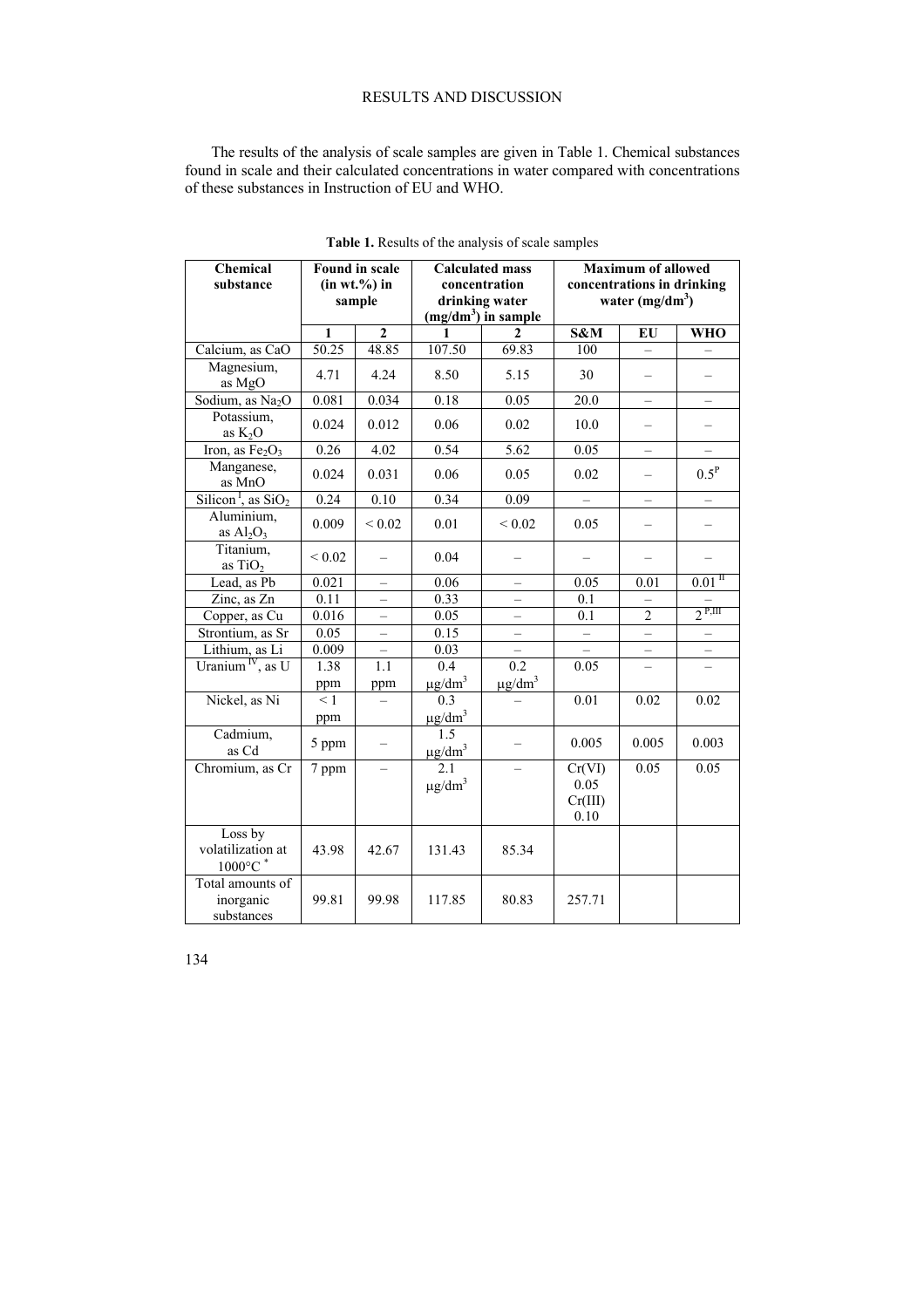Abbreviations used in the Table 1:

 $1$  – sample 1

2 – sample 2

S&M – Serbia and Montenegro

EU – European Union

WHO – World Health Organisation

<sup>P</sup>**Temporarily recommended value**. This term is used for water components which had been proved to be dangerous for health, but the available information on their impact on health are limited or uncertainty factor higher than 1000 had been used for calculation of their **tolerable daily intake** (**TDI**). Temporarily recommended values are also recommended for: 1. substances for which the calculated recommended value would be below the limit of quantitative determination or below the limit that can be achieved by application of processing procedures, or 2. when there is a possibility that disaffection could contribute to the exceeding of recommended values.

<sup>I</sup> Concentration in drinking water is not regulated by law

 $II$  It is recognised that all waters can not fulfill recommended conditions immediately. In the meantime, all measures should be taken to diminish exposure to lead.<br>III Concentration of a substance that is equal or lower than the recommended value based on the

influence on health, but which may influence appearance, taste and smell of water. IV Maximal permitted concentration in bottled drinking water.

On the basis of the obtained results, the waters belongs to the category of weak mineral waters because total content of inorganic substances (117.6 mg/dm<sup>3</sup> and 80.83 mg/dm<sup>3</sup>, respectively) is lower than 500 mg/dm<sup>3</sup>. Also, contents of inorganic substances in these water samples are two and three times lower than the quantities permited by regulation (257.1)  $mg/dm<sup>3</sup>$ ) (3,4). From that point of view, the water absolutely fulfills the hygienic conditions regulated by laws.

Diffractogram of the analysed scale sample is presented in Fig. 2.



**Fig. 2.** Characteristic X-ray diffractogram of the scale (sample 1)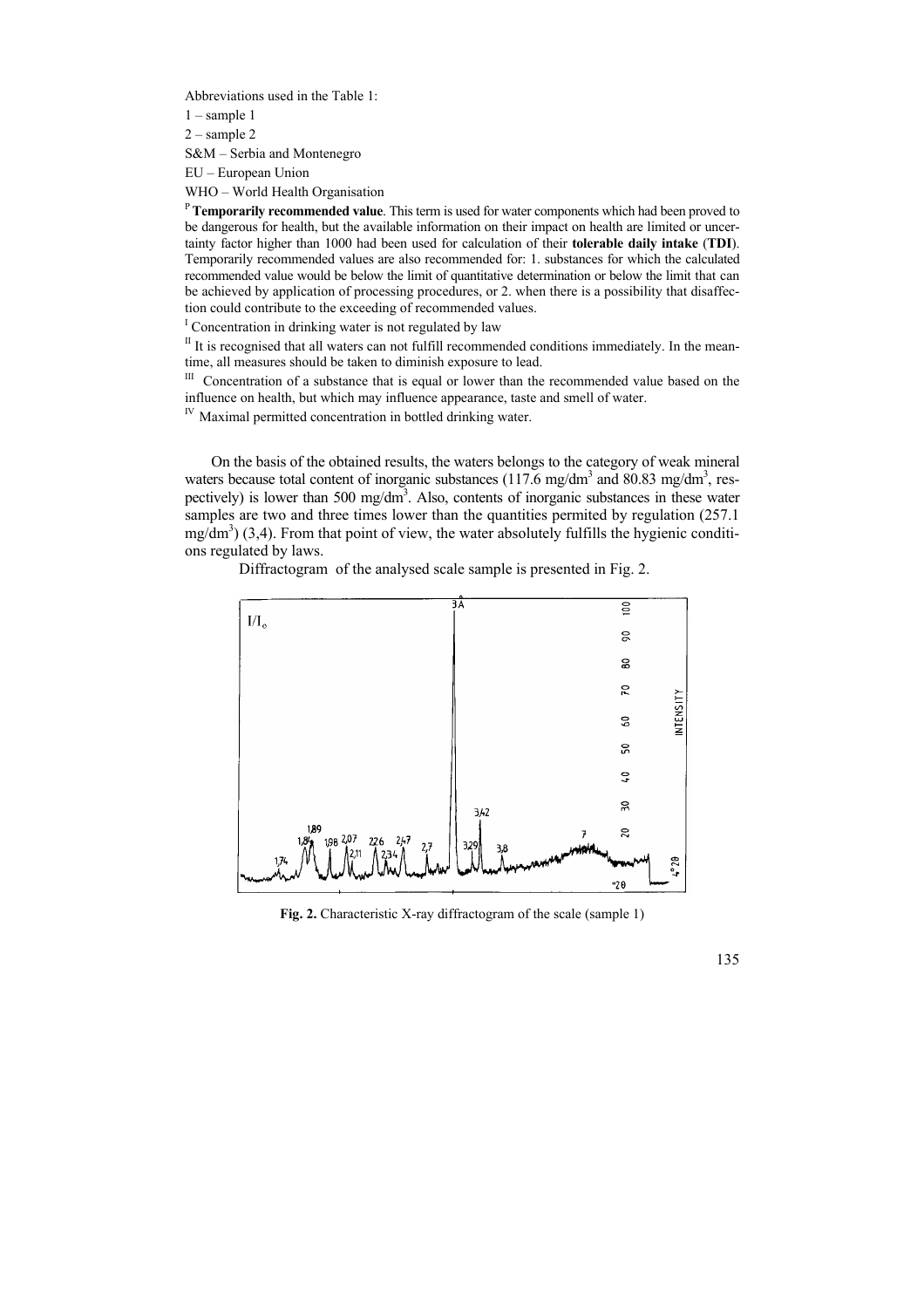In the obtained diffractogram the position of reflection has been determined and d value of the measured area, i.e. the integral intensities of certain reflections have been calculated with the aid of the program DRX Win 1.4 designed by V.P.Martin (6).

Calcium carbonate  $(CaCO<sub>3</sub>)$  in the form of *calcite* (crystalizing in a hexagonal form) and *aragonite* (crystalizing in a rhombic form) gave numerous reflections in this diffractogram. Reflections of quartz are sharp and intensive. *Calcite* is detected on the basis of the strongest characteristic reflection at 3 Å and weaker ones at 3.8 Å, 2.47 Å, 2.26 Å, 2.07 Å and 1.89 Å. The presence of *aragonite* has been established on the basis of weaker reflections at 1.74 Å, 1.84 Å, 1.98 Å, 2.11 Å, 2.34 Å, 2.7 Å, 3.29 Å and the most intensive reflection at 3,42 Å.

On the basis of the presented diffractogram, it is not possible to establish the presence of other compounds, although an irregular and widened form of the reflection at  $7 \text{ Å}$  indicates the presence of other substances, but at very low concentrations, which can not be determined by this method. This extended peak indicates the presence of amorphous substances of organic and inorganic origin, and if inorganic, the most frequent of them is *limonite*.

Gamma-spectrometric analysis of the scale sample is carried out after drying scale sample at 105°C for 24 hours, in order to remove the moisture and reduce measurements to dry substance. The fur was packed into plastic dish and hermetically closed in order to keep developed radon. Measurement was performed after 20 days in order to balance developed radon with radium from which it originated and obtained spectrum is presented in Fig. 3.



**Fig. 3.** Gamma-spectrometric spectrum of boiler scale (sample 2)

The results of measurement of gamma-emitter activity concentration in the scale samples (in Bq/kg) are represented in Table 2.

SEM photographs of samples heater scale are presented in Fig. 4 and Fig. 5.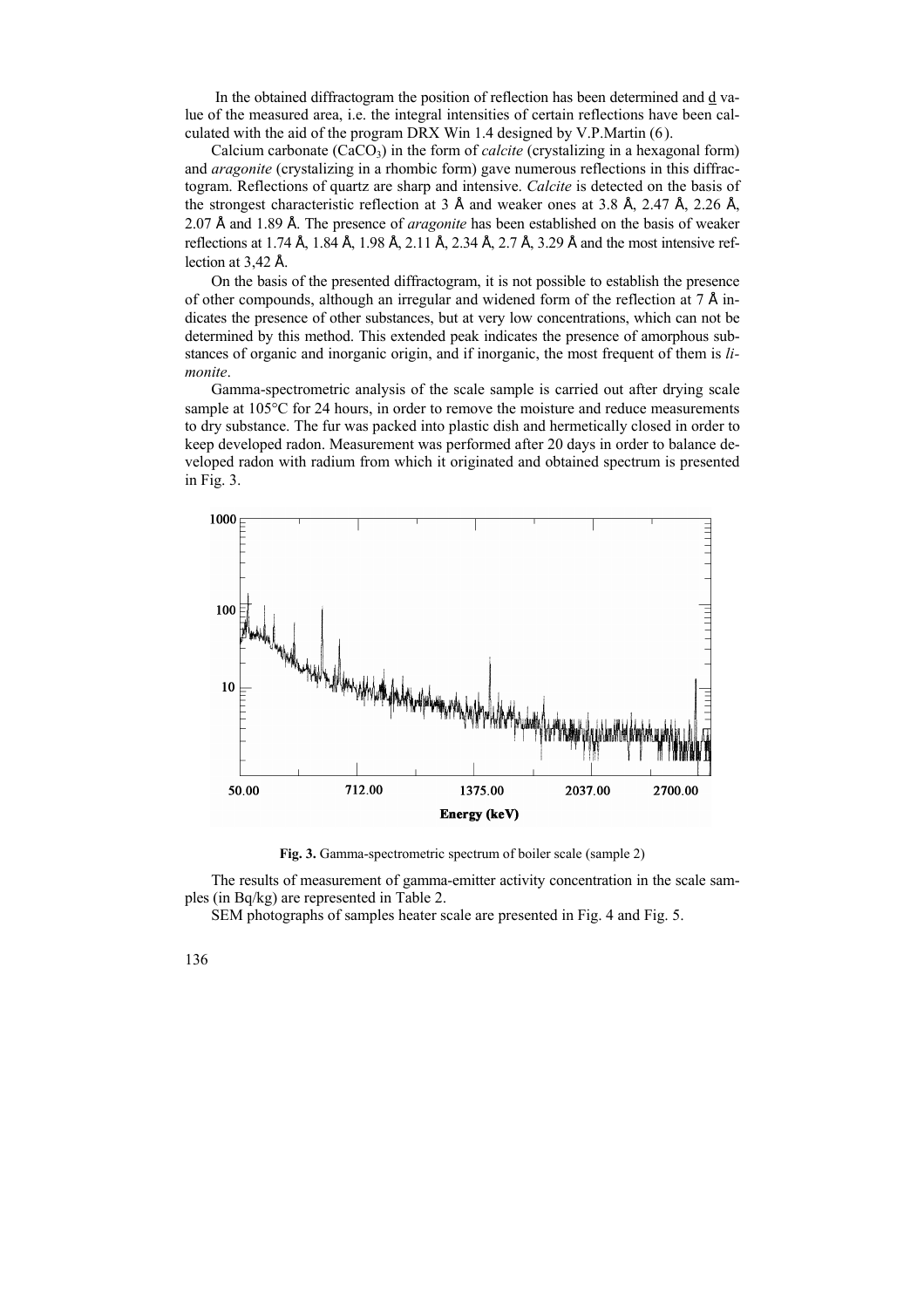

**Fig. 4.** SEM photograph of sample 1 of heater scale (x500)



Fig. 5. SEM photograph of sample 2 of heater scale ( $\times$ 1,100)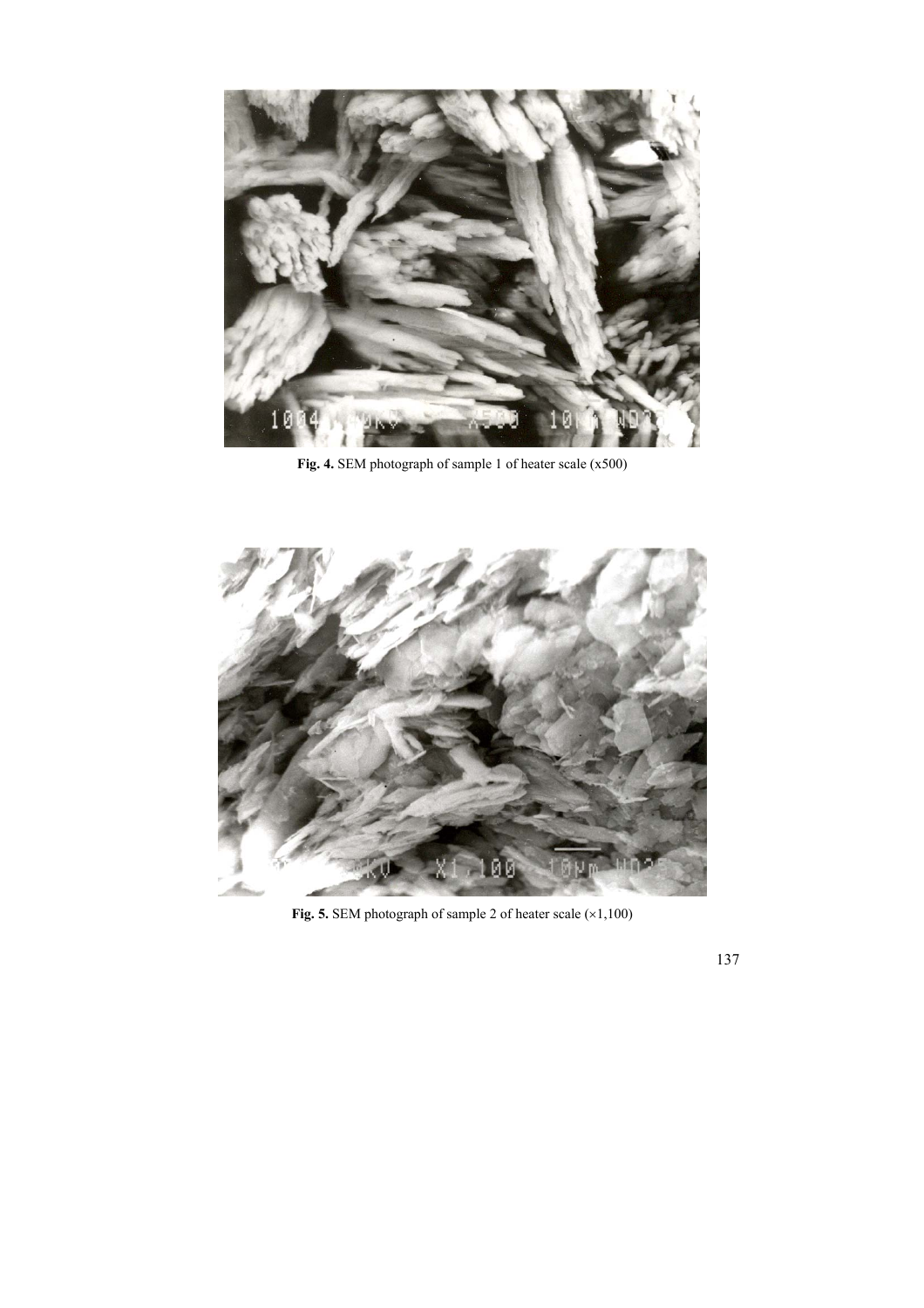|                | 38.6±11.7       |  |
|----------------|-----------------|--|
| $\overline{2}$ | $\leq 10$       |  |
|                |                 |  |
| $\overline{2}$ | ${}_{0.3}$      |  |
| 1              | $1.19 \pm 0.11$ |  |
| $\overline{2}$ | $4.6 \pm 1.3$   |  |
| 1              | $0.91 \pm 0.06$ |  |
| $\overline{2}$ | $1.8 \pm 0.5$   |  |
| 1              | < 4.19          |  |
| $\overline{c}$ | $2.06 \pm 0.22$ |  |
| 1              |                 |  |
| $\overline{2}$ | ${}_{0.2}$      |  |
| 1              | ${}_{0.45}$     |  |
| $\overline{2}$ | ${}_{0.3}$      |  |
|                |                 |  |

**Table 2.** The results of the measurement of gamma-emitter concentration acitivity in the scale samples (in Bq/kg)

 $1$  – sample 1 ;  $2$  – sample 2

The obtained results show that the first sample is more than four times more radioactive (as  $^{238}$ U) than the other sample. Also, in the first sample, the measurable concentration of strontium of 0.05 wt.% was determined, while in the second sample the presence of strontium was not determined by AAS. However, the activity of the isotope  $\mathrm{^{90}Sr}$ that is 0.72±0.11 Bq/kg was measured by radiochemical separation of strontium.

#### **CONCLUSIONS**

The analysis of scale obtained from drinking water in house water heater, at two places in Belgrade waterworks, showed that scale, although it has the same structure and crystallizes in the form of *calcite*, which was proved not only by taking SEM pictures but also by X-ray diffractional analysis, has the different content of chemical substances in different parts of the city.

Sample 1, which was taken from the spot of Zemun Upper Town, showed the presence of many inorganic substances, even strontium in measurable concentration (0.05 wt.%), whose presence was not confirmed by AAS in second sample.

The total amount (in mg/dm<sup>3</sup>) of inorganic substances in water from which originated the first sample was by about 30 % higher than in water from which originated the second sample (part of the city Pančevo-Krnjača). In the first sample we found Ti, Pb, Zn, Cu, Li, Ni, Cd, Cr which were not present in the second sample.

In the water from which the first sample was taken we found higher presence of Fe, Cu, Mn, and especially Pb, than the maximum allowed concentrations.

As for the water from which the second sample was taken, the presence of iron in concentration more than 100 times higher than is allowed is really alarming.

These results indicate the damage of waterworks net, even the usage of iron and lead pipes, which shows the age of all waterworks system. The cause of higher presence of these metals in scale is also the house water heater.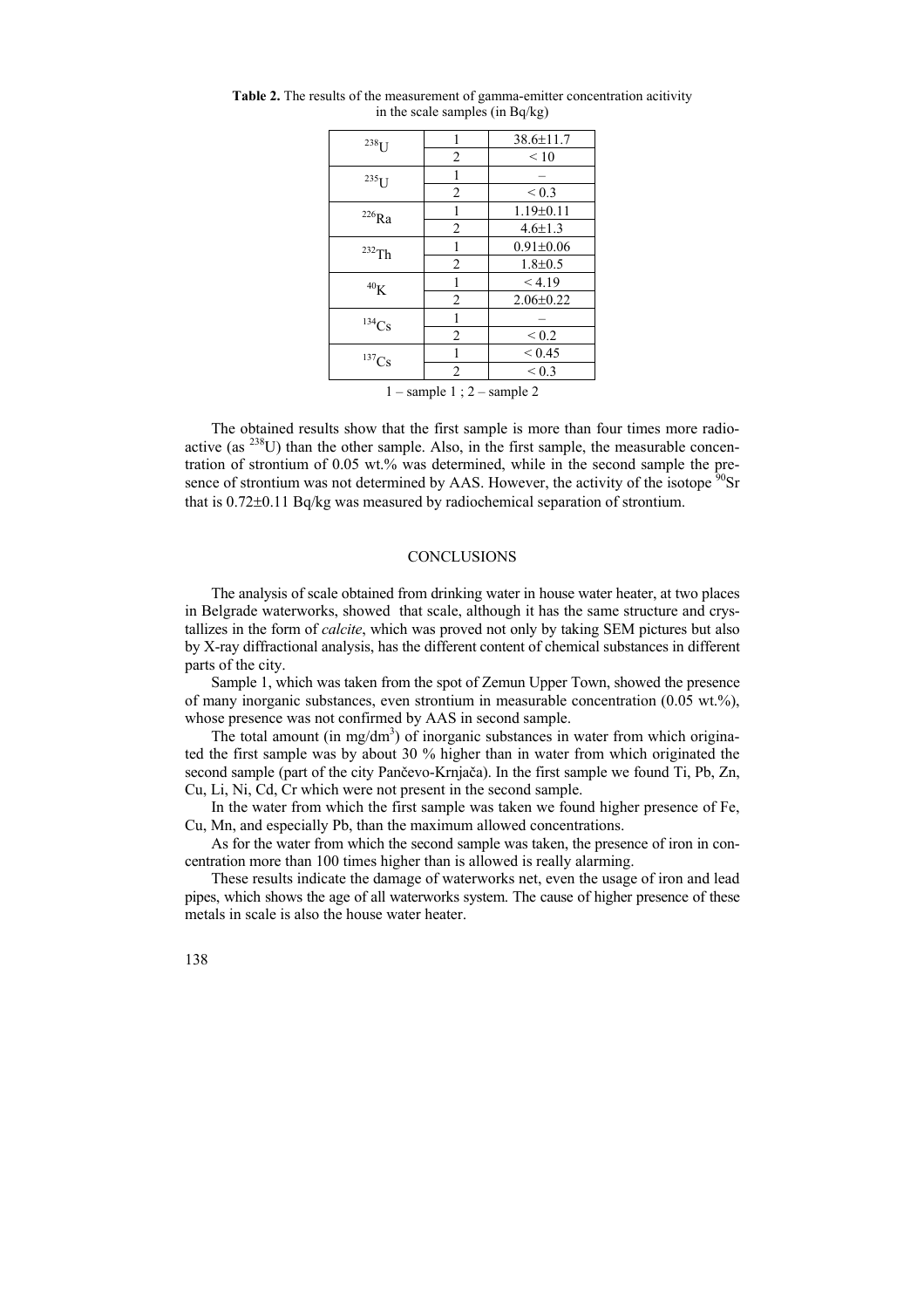In both samples of scale the presence of uranium was confirmed (1.38 and 1.1 ppm, respectively), which contributes to their total radioactivity.

#### ACKNOWLEDGEMENTS

The work was supported by the Ministry for Science, Technology and Development of the Republic of Serbia (Project 1941).

## REFERENCES

- 1. Rajković, M.B.: Neke neorganske supstance koje se mogu naći u vodi za piće i posledice po zdravlje ljudi. Hem. Ind. (Beograd) **57,** 1 (2003) 24–34.
- 2. Rajković, M.B., I. Sredović i L. Perić: Određivanje kvaliteta vode na osnovu izdvojenog kamenca u bojleru. EKO-KONFERENCIJA 2002: Zdravstveno bezbedna hrana, Novi Sad, 25.–28. septembar 2002., Tematski zbornik, 2. Sesija: Zemljište i voda kao osnova poljoprivredne proizvodnje zdravstveno bezbedne hrane, s. 153–157.
- 3. Pravilnik o higijenskoj ispravnosti vode za piće, Službeni list SRJ, **42**, 1998., s. 4-10.
- 4. Rajković, M.B. and M. Stojanović: Determination of Heavy Metals in Drinking Water, Международный форум "Аналитика и аналитики", Воронеж, 2-6 июня 2003, КАТАЛОГ рефератов и статей, том 1, 4–C16, с. 165.
- 5. Rajković, M.B. i M. Stojanović: Određivanje neorganskih jedinjenja u vodi za piće na osnovu izdvojenog kamenca, XLI Savetovanje Srpskog hemijskog društva, Beograd, 23. - 24. januar 2003., Sekcija za analitičku hemiju, AH 18, Izvodi radova, s. 32.
- 6. Martin, V.P.: DRXWin 1.4 a computer program: A graphical and analytical tool for powder XDR patterns, University of Valence, Faculty of Chemistry, Valenca (1994).
- 7. Rajković, M.B. and M.M. Mitrović: Phosphogypsum Surface Characterisation Using Scanning Electron Microscopy", PHYSICAL CHEMISTRY 2000, 5th International Conference on Fundamental and Applied Aspects of Physical Chemistry, The Society of Physical Chemists of Serbia, September 27 – 29, 2000, Belgrade, SOLID STATE PHYSICAL CHEMISTRY (H), MATERIAL SCIENCE (G), *Proceedings*, HG24–P, pp. 453–455
- 8. Rajković, M.B. and D. Tošković: Phosphogypsum Surface Characterisation Using Scaning Electron Microscopy. Acta Periodica Technologica **34** (2003) 61–70.
- 9. Rajković, M.B. and M. Stojanović: Determination of Inorganic Compounds in Drinking Water on the Basis Boiler Fur. Ekologija **36.** 1 (2001) 71–85.
- 10. Francois, M. H.: Dosage du Sr-90 et de Y-90 dans les eaux naturalles chargees. Rapport CEA No.1965; 1961
- 11. Pravilnik o izmenama i dopunama Pravilnika o higijenskoj ispravnosti vode za piće, Službeni list SRJ, **44**, 1999., s. 19-20